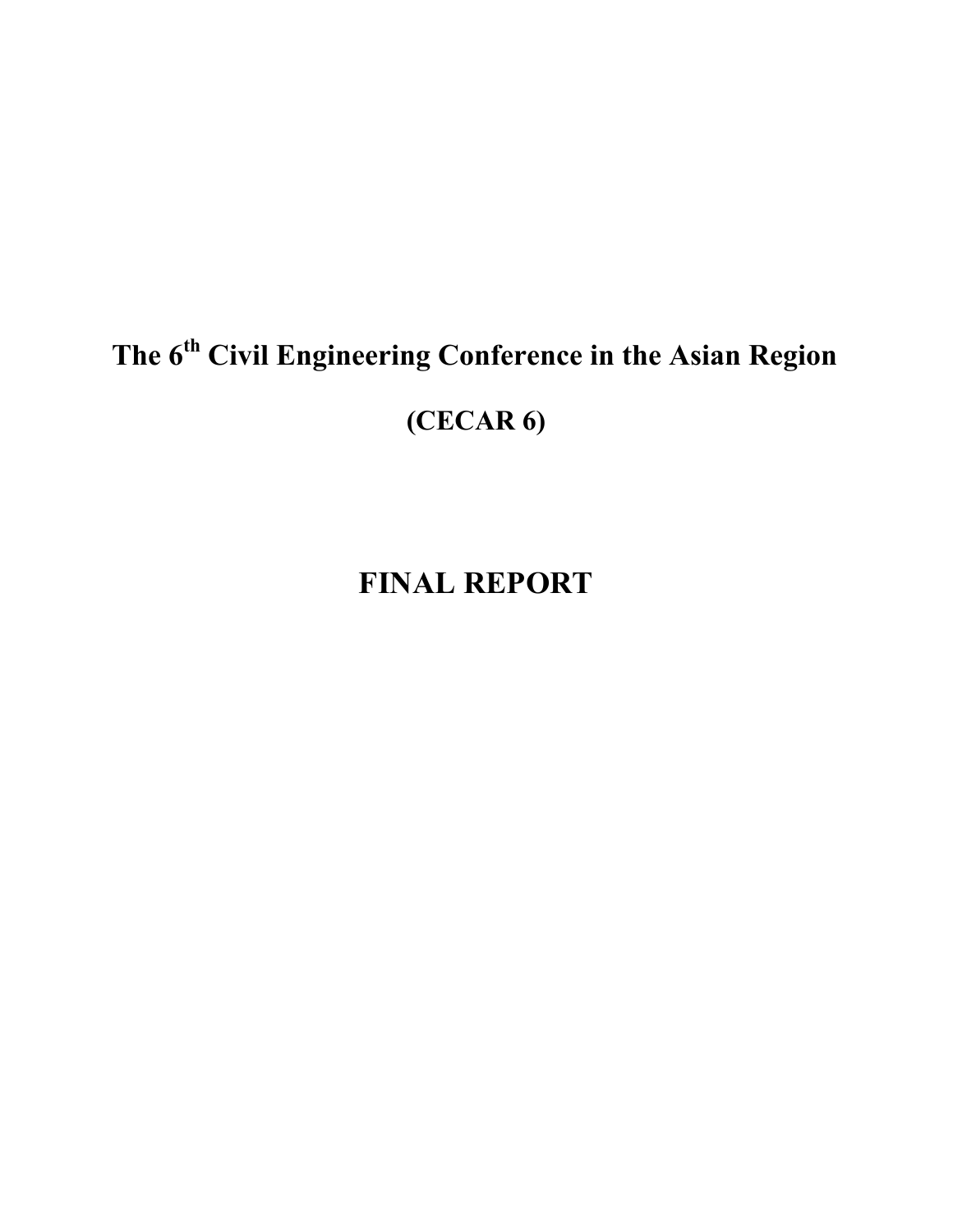### **Summary**

.

The  $6<sup>th</sup>$  Civil Engineering Conference in the Asian Region (CECAR 6) was organized by the Indonesian Society of Civil and Structural Engineers (HAKI). This CECAR 6 was held in Hotel Borobudur, Jakarta, from 20 to 22 August, 2013. The CECAR 6 was held at the same time as the annual HAKI conference 2013. The CECAR 6 was attended by 657 delegates from 10 ACECC member countries and 8 from non-member countries.

The major theme of this conference was "Embracing the Future through Sustainability". The papers and presentations were mainly invited by HAKI and other ACECC member societies, which were also the co-hosts of this event, i.e. ASCE, CICHE, EA, ICE (I), JSCE, KSCE, MACE, PICE and VIFCEA. The technical program started with the Keynote Addresses by His Excellency Dr. Ir. Hermanto Dardak, the Vice Minister of Public Works and His Excellency Dr. Bambang Susantono, the Vice Minister of Transportation. Furthermore, six keynote lectures were given by the distinguished guest speakers from USA, Taiwan, Indonesia, Japan, and Korea. The technical program consisted of eight parallel technical sessions for oral presentations and 19 poster presentations, with a total of 233 abstracts and papers included in the conference proceedings (plus 6 presentations without paper).

There were 28 tracks for the technical sessions. Some of them were (1) Climate Change, (2) Sustainable Infrastructure, (3) Analytical, Design, and Testing Technologies, (4) Advanced Construction Technologies, (5) Construction Engineering and Management, (6) Operation and Maintenance Engineering, (7) Urban Problems, (8) Mega Projects, etc. In addition, six Special Sessions were organized to discuss important issues on (1) Tsunami –Lessons Learned from Past Disasters, (2) Disaster Mitigation, Adaptation and Preparedness Strategies, (3) Long Span Bridges, (4) Anti Corruption, (5) Precast Concrete Structures, and (6) Building Information Management. Further, five special forums were organized by ACECC member institutions to discuss various matters, i.e. (1) Symposium on Asia and Pacific Collaboration of ITS research (by JSCE), (2) Workshop on Vulnerability and Resilience of Critical Infrastructure Systems in Asia (by ASCE), (3) Forum on Concrete Model Code (by KSCE), (4) Presidential Session on Infrastructures (by HAKI) and (5) Asian Board Meeting on Lesson Learned from Past Natural Disasters (by JSCE).

There was also a post conference activity on the  $23<sup>rd</sup>$  of August 2013, i.e. a short course organized by Indonesian Society of Civil and Structural Engineers (HAKI). The instructors for the short course were Mete A. Sözen from Purdue University (USA) and Ashraf Habibullah from CSI Berkeley USA.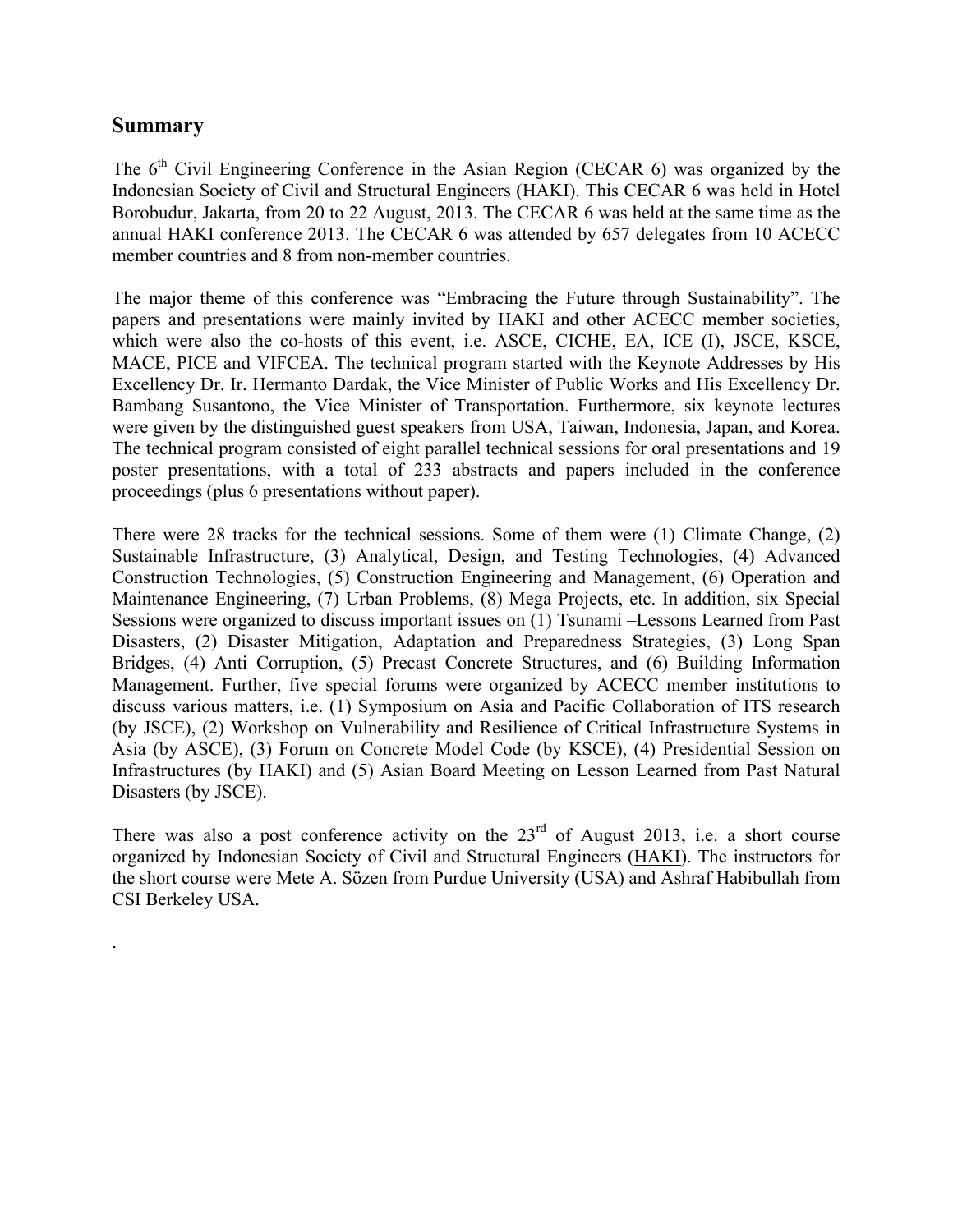# **Background to CECAR 6**

At the 16<sup>th</sup> Executive Committee Meeting (ECM) of ACECC in Sydney in 2008, the Indonesian Society of Civil and Structural Engineers (HAKI) was voted and endorsed to be the host of CECAR 6 in 2013.

*Embracing the Future through Sustainability* was chosen as the CECAR 6 conference theme as a continuation of previous CECAR themes to acknowledge the growing future challenges faced by Asia nations in serving the needs of better and safer life for its people while maintaining and preserving its precious environment.

## **Technical Programs**

There were many areas of special interests discussed during CECAR 6. These included the following:

#### *Technical Sessions*:

 Analytical and Design Methods Application of Information Technology Bridge Engineering Building Information Management Case Studies and Failure Investigation Climate Change and Coastal Management Construction Engineering and Management Disaster Mitigation, Adaptation, Preparedness Strategies Durability and Serviceability of Materials and Structures Environmental Impacts Geotechnical and Foundation Engineering Green Buildings Innovative Construction Products, Systems, and Practices and Testing Technology Mega Projects New Construction Material Performance Based Design and Analysis Prefabrication Technology Recycling of Resources Repairs, Retrofitting, and Maintenance River Basin Management Safety and Reliability Standards, Regulations and Codes of Practice Structural Health Investigations Sustainable Infrastructure/Construction Testing Technology Underground Construction Technologies Urban Problems Wind Engineering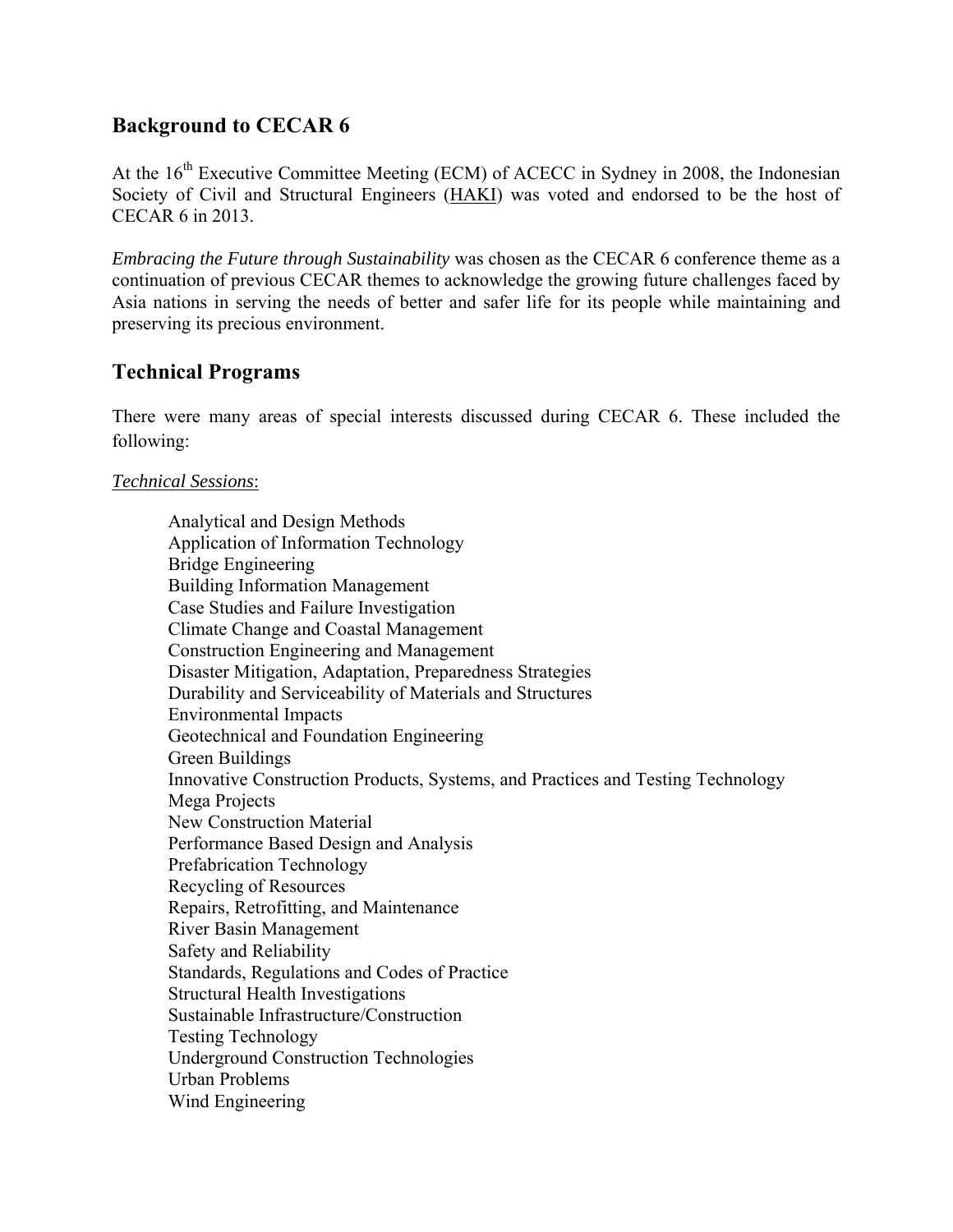#### *Special Sessions*:

 Anti Corruption (organized by TC-17) Long Span Bridges (organized by TC-18) Tsunami –Lessons Learned from Past Disasters (organized by TC-7) Building Information Management (organized by TC-13) Precast Concrete Structures (organized by HAKI) Disaster Mitigation, Adaptation, and Preparedness Strategies (organized by TC-7)

#### *Other Forums*:

 Symposium on Asia and Pacific Collaboration of ITS research (organized by TC-16) Workshop on Vulnerability and Resilience of Critical Infrastructure Systems in Asia (organized by TC-14) Forum on Concrete Model Code (organized by KSCE) Asian Board Meeting (organized by JSCE) Presidential Session on Infrastructures (organized by HAKI)

#### *Short Courses*:

 A short course on Earthquake Engineering Structural Engineering Software-Next Generation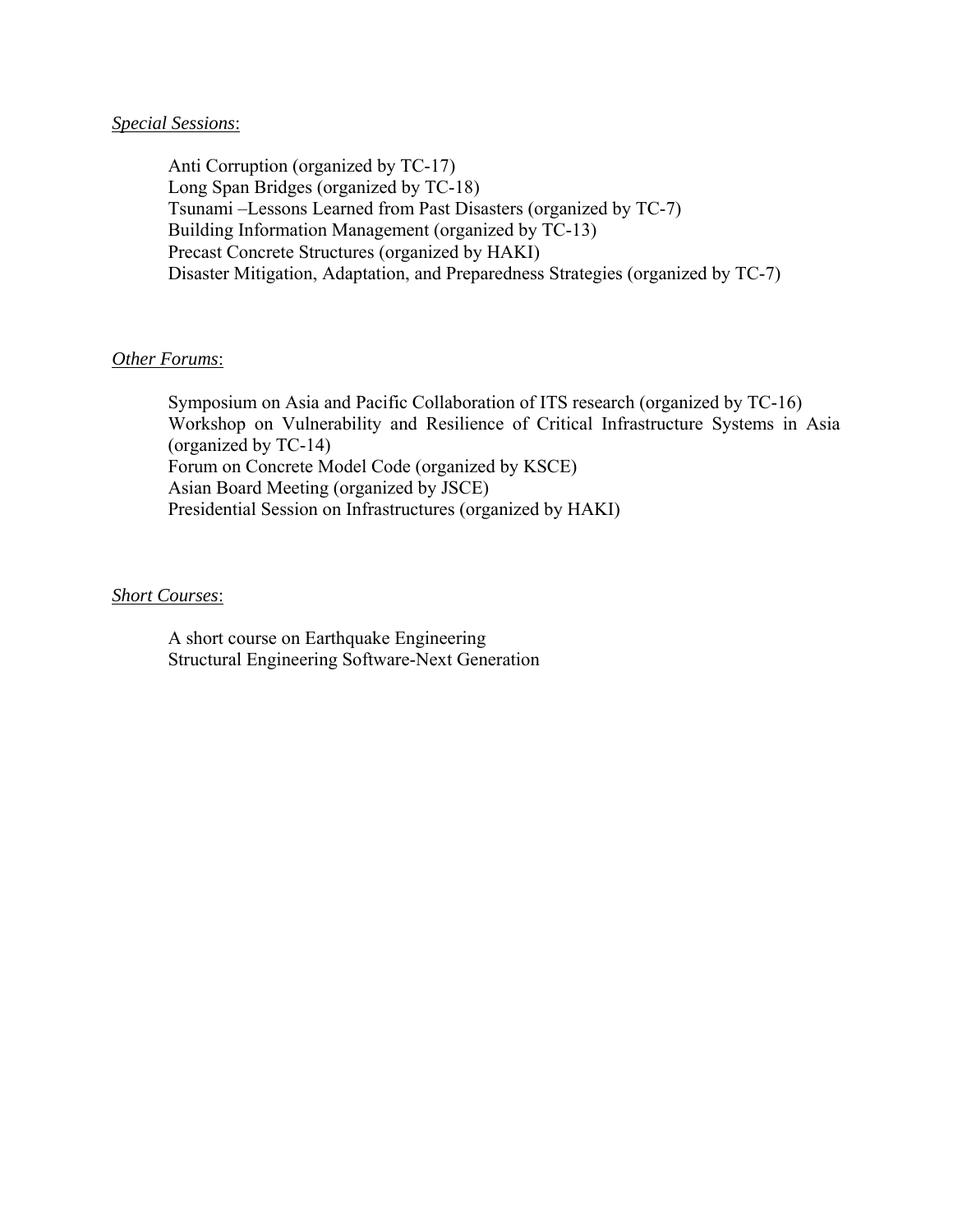# **Venue and Registration**

The conference was held at the Hotel Borobudur, Jalan Lapangan Banteng Selatan, Jakarta 10710, Indonesia. The total numbers of conference attendees were 657 from 10 ACECC member countries and 8 from non-member countries. Number of delegations from each country is shown in the table below.

| Country                      | Participants<br>with papers | <b>Total</b>   |
|------------------------------|-----------------------------|----------------|
| Australia/EA                 | 5                           | 11             |
| Bangladesh/IEB               |                             | 4              |
| China                        | 1                           | 1              |
| England                      | 1                           | 1              |
| <b>FIB</b>                   |                             | $\overline{2}$ |
| Germany                      | 1                           | 1              |
| Hong Kong                    | 1                           | 1              |
| India/ICE                    | 3                           | 8              |
| Indonesia/HAKI               | 81                          | 286            |
| Iran                         | 1                           | 1              |
| Japan/JSCE                   | 52                          | 66             |
| Korea/KSCE                   | 49                          | 65             |
| Malaysia                     | 7                           | 7              |
| Mongolia/MACE                | 1                           | 5              |
| Nepal/NEA                    |                             | 1              |
| Netherlands                  | 1                           | 1              |
| Philippines/PICE             | 10                          | 16             |
| Portugal                     | 1                           | 1              |
| Taiwan/CICHE                 | 45                          | 64             |
| <b>US/ASCE</b>               | 2                           | 17             |
| ABM (Asian<br>Board Meeting) |                             | 9              |
|                              |                             |                |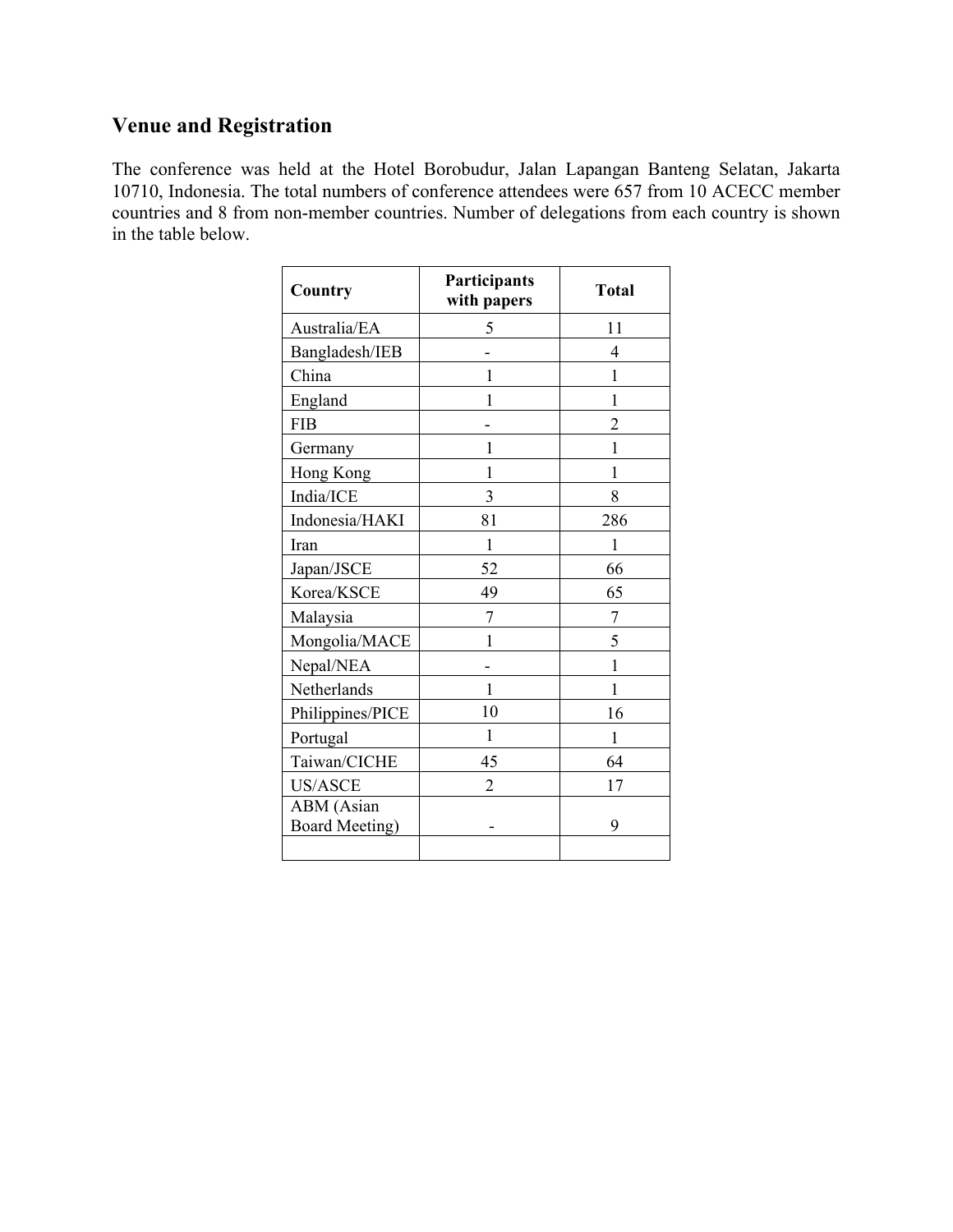Numbers of papers from each country are shown in the table below:

| Country      | Paper |
|--------------|-------|
| Australia    | 6     |
| China        | 1     |
| England      | 1     |
| Germany      | 1     |
| Hong Kong    | 1     |
| India        | 3     |
| Indonesia    | 74    |
| Iran         | 1     |
| Japan        | 46    |
| Korea        | 40    |
| Malaysia     | 7     |
| Mongolia     | 1     |
| Netherlands  | 1     |
| Philippines  | 9     |
| Portugal     | 1     |
| Taiwan       | 38    |
| <b>USA</b>   | 2     |
| <b>TOTAL</b> | 233   |

# **Opening Ceremony**

The Vice Minister of Public Works, Dr. Ir. Hermanto Dardak, officially opened the CECAR 6 Conference on Tuesday, 20 August, 2013. During the opening ceremony, the Jakarta Protocol was signed by the President of each ACECC member society, witnessed by the Vice Minister of Public Works. The Presidents who signed the Jakarta Protocol are:

- Gregory E. DiLoreto (ASCE)
- Kotaro Hashimoto (JSCE)
- Shi-Shuenn Chen (CICHE)
- Jongsung Sim (KSCE)
- Rob Barker (EA)
- Ganzorig Erdene (MACE)
- Dradjat Hoedajanto (HAKI)
- Romeo S Momo (PICE)
- $\bullet$  Er. SL. Swamy (ICE (I))
- Abdur Rouf (IEB)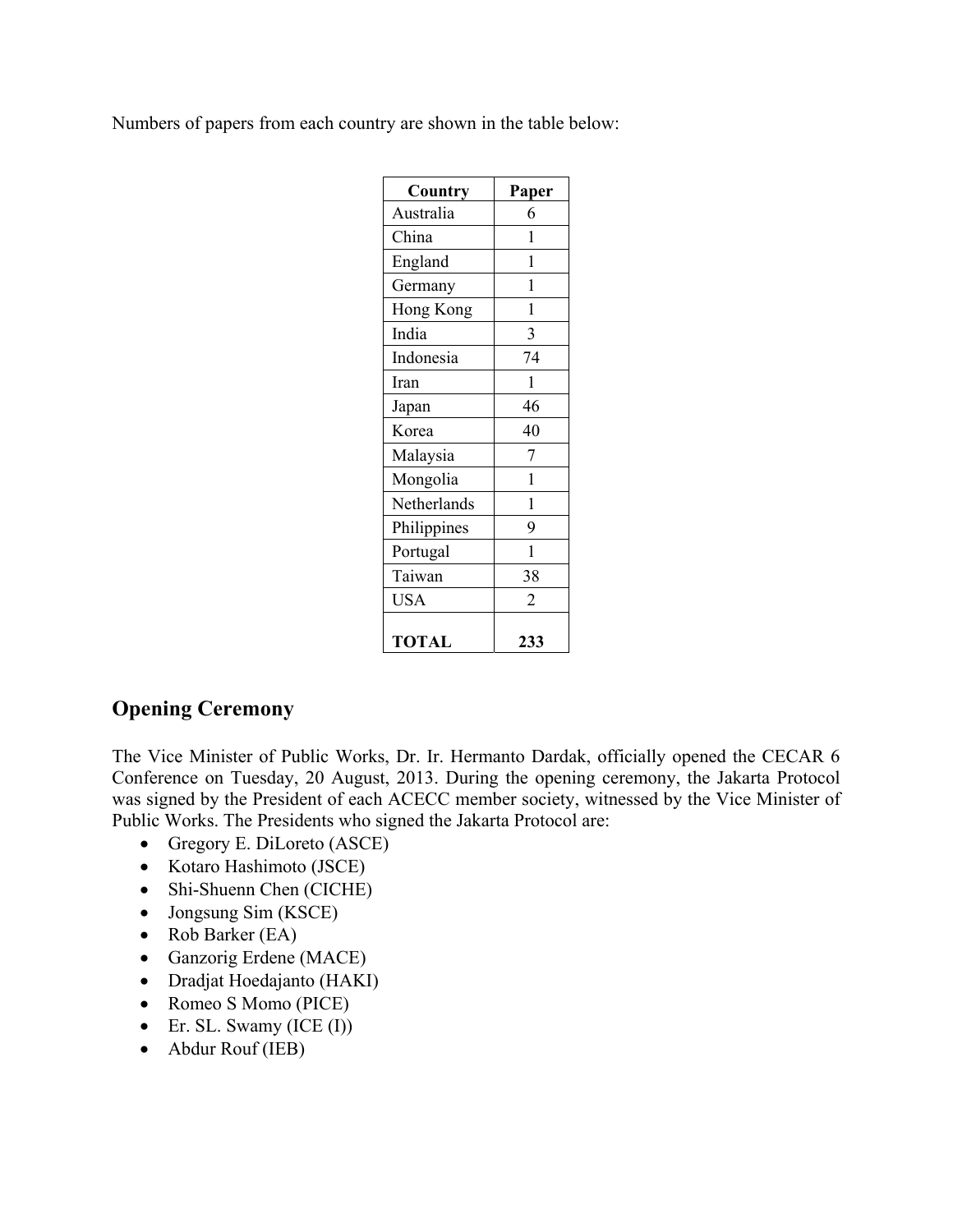## **Key Note Speakers**

The CECAR 6 conference was very fortunate to have the following eminent speakers as the keynote speakers of the conference:

#### **Hermanto Dardak**

Vice Ministry of Public Works of Indonesia *Toward Sustainable Development in Indonesian Construction Industry*

> Hermanto Dardak is the Vice Minister for Ministry of Public Works, Republic of Indonesia. He holds a Bachelor in Civil Engineering from the Bandung Institute of Technology, and a Doctor of Philosophy (Ph.D.) from the University of New South Wales, Sydney, Australia.

#### **Gregory E. DiLoreto**  ASCE President 2013, USA *Livable Communities: Can Civil Engineers be Leaders of a New Future?*

Greg DiLoreto is the Chief Executive Officer of the Tualatin (To-wal-a-tin) Valley Water District located in metropolitan Portland Oregon. He has worked in the public works field for 34 years, 17 years as a public works director/city engineer. Mr. DiLoreto holds a B.S. degree in Civil Engineering from Oregon State University and a Master degree in Public Administration from Portland State University. He is registered as a civil and environmental engineer and a professional land surveyor in Oregon. Mr. DiLoreto is a fellow in the American Society of Civil Engineers. He served on the ASCE Board of Direction 2004-06. He has received the 1986 ASCE Edmund Freidman Young Engineer Award, the 1995 ASCE Oregon Section Outstanding Civil Engineer award and the 2005 ASCE Government Engineer of the year award. In 2003 he was inducted into the Oregon State University Academy of Distinguished Engineers.

#### **Yozo Fujino**

#### University of Tokyo, Japan *Long-Span Bridges Vibration, Control, Seismic Retrofit and Monitoring – Recent Studies and Lessons Learned*

He is a professor of civil engineering, at the University of Tokyo, since 1990. He has also served as science adviser (adjunct) to Ministry of Education, Science and Technology, in 2002-2004. Prof. Fujino was a Melchor Chair Visiting Professor, University of Notre Dame, Indiana, USA, in 1997, a Visiting Associate Professor in Asian Institute of Technology, Bangkok, Thailand, in 1987, and a Visiting Scholar, Dept. of Civil Engineering, University of Illinois, Urbana, Illinois, in 1980.

His fields of expertise include bridge and structures, bridge design, bridge aerodynamics, bridge loading analysis, cable dynamics, wind effects on structures, control and monitoring of bridges and tower-like structures, bridge maintenance and management,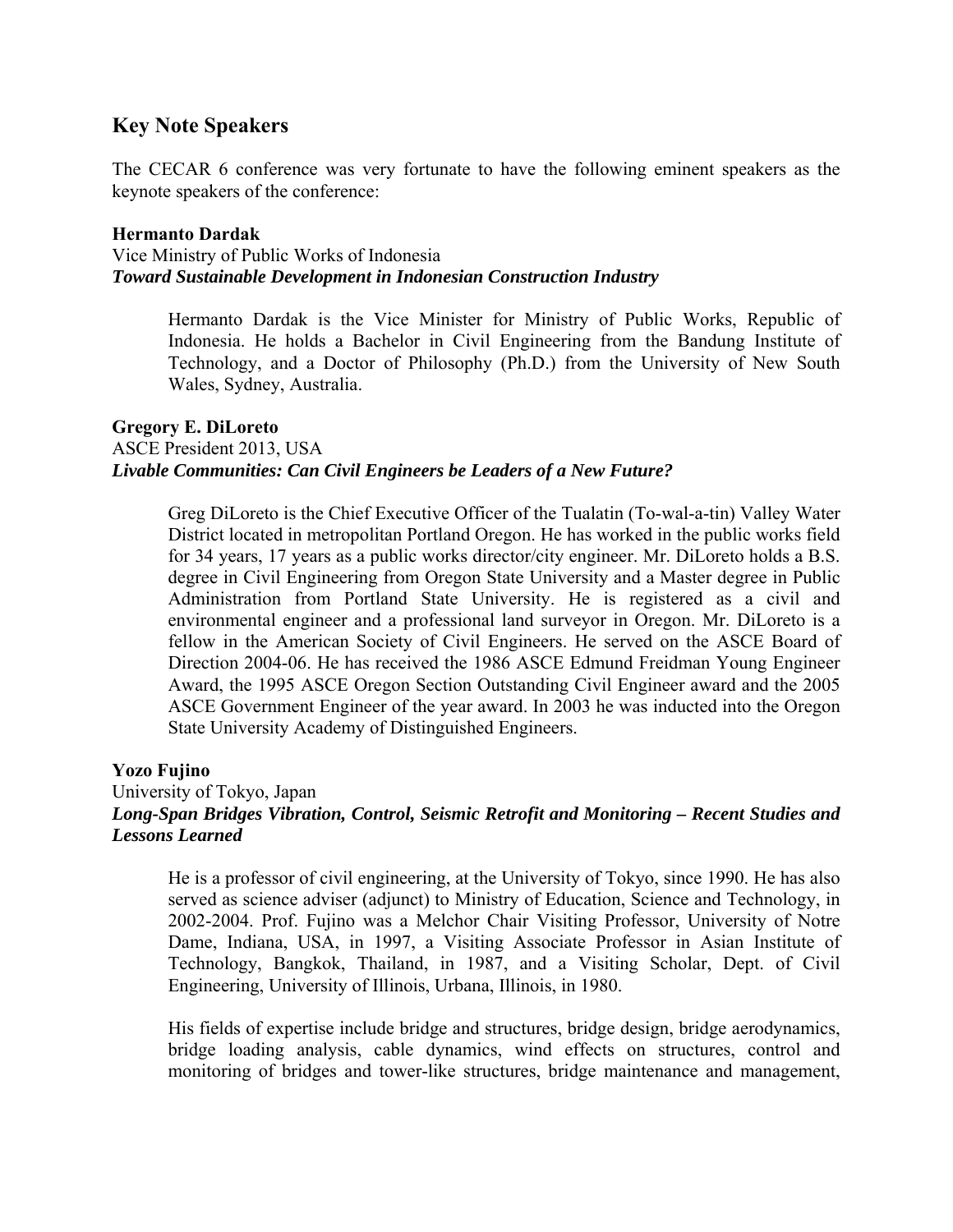earthquake effects on structures, nonlinear dynamics, passive control and active control of bridges and tower-like structures, and safety and security of urban environments.

#### **Mete A. Sözen**

## Purdue University, USA *Why Should Drift Drive Design for Earthquake Resistance?*

Mete A. Sözen is the Kettelhut distinguished professor of structural engineering at Purdue University, West Lafayette, Indiana, USA. His research interests include development of professional design codes for reinforced and pre-stressed concrete structures, and for earthquake-resistant design of reinforced concrete structures.

He has received several honors and awards: Honorary Doctorate, Bogazici University, Turkey, 2004; John Parmer Award, Structural Engineers Association of Illinois, 2003; Distinguished Lecturer, Earthquake Engineering Research Institute, 2002; Noel Nathan Memorial Lecturer, University of British Columbia, 2002; Outstanding Paper Award, ASCE Council on Forensic Engineering , 1998; Honorary Doctorate, Johann Pannonius University, Hungary, 1998; Honorary Doctorate, Georgian Technical University, Tbilisi, 1998; and Illinois Section Structural Group Lifetime Achievement Award, 1998.

#### **Masyhur Irsyam**

#### Bandung Institute of Technology, Indonesia *Development of Spectral Hazard Maps for Revision of Seismic Building and Infrastructure Codes in Indonesia*

Currently, Masyhur Irsyam is a professor at the Faculty of Civil and Environmental Engineering, Bandung Institute of Technology, Indonesia. His research interests include Soil Behavior, Ground Improvement, Foundation Engineering, Geotechnical Earthquake Engineering, Stability of Slope and Excavation, Soft Ground Tunneling, Offshore Geotechnics, Computational Geotechnics, Instrumentation and Testing in Geotechnical Engineering.

#### **Bambang Susantono**

#### Vice Minister of Transportation, Indonesia *Building Seamless Connectivity across Indonesia*

Bambang Susantono is the Vice Minister for Ministry of Transportation, Republic of Indonesia. He is the President of Intelligent Transportation System (ITS) Indonesia and a Board Member of Intelligent Transportation System (ITS) Asia-Pacific. He serves as the President of Civil Engineering Alumni Association of Bandung Institute of Technology (ALSI-ITB) and a Board of Trustee of the South South North Foundation in Johannesburg, South Africa.

Bambang Susantono holds a Bachelor in Civil Engineering from the Bandung Institute of Technology, a Master of Science in Civil Engineering (MSCE) in Transportation Engineering, a Master of City and Regional Planning (MCP), and a Doctor of Philosophy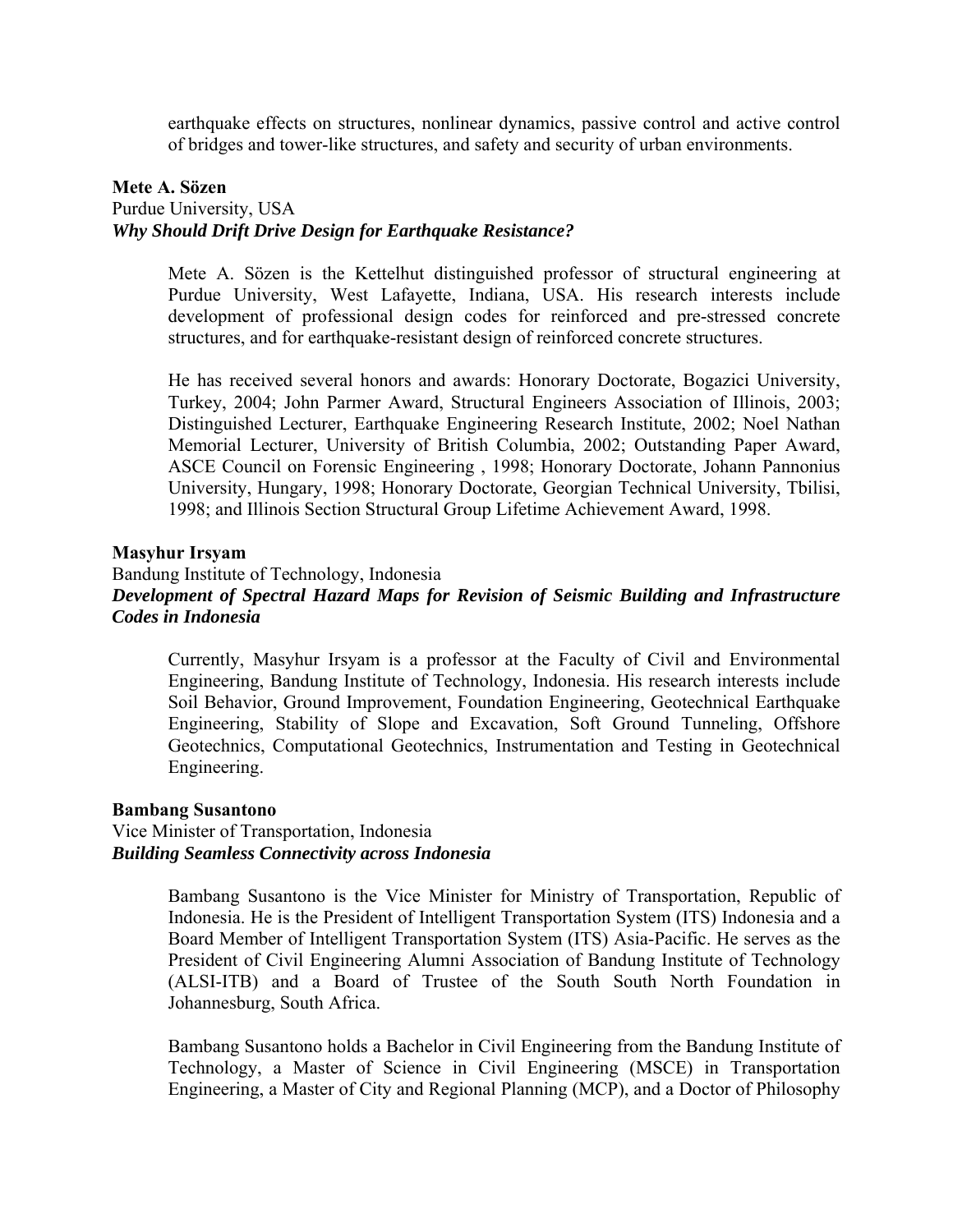(Ph.D.), all from the University of California at Berkeley. He teaches at the Graduate Program and is the program coordinator of Master's program in Infrastructure Management in Civil Engineering at the University of Indonesia.

#### **Sang-Ho Lee**

#### Yonsei University, South Korea *BIM and Its Application to Civil Engineering: How to Overcome the Limitations of Current BIM Technologies*

Sang-Ho Lee is a professor in the Department of Civil and Environmental Engineering at Yonsei University, Seoul, Korea. He is the Head of the Civil and Environmental Engineering Department, and Director of the Research Center for Asset Management of Civil Infrastructure and Small and Medium Business Promotion Center of Yonsei University.

He has received B.S. and M.S. degrees in the Civil Engineering from Yonsei University (Korea), and Ph.D. degree from Northwestern University (USA). His former area of expertise was Computational Mechanics such as Meshfree Method and eXtended Finite Element Method (XFEM), and current research interests are Building Information Modeling (BIM) of Infrastructure and BIM-based Asset Management of Infrastructure. He serves and has served as the committee chair or key member in the areas of Construction CALS-EC, Construction-IT convergence, BIM, International Standards, etc.

#### **Gwo-Fong Lin**  National Taiwan University, Taiwan *Runoff Forecasting and Its Application to Flood Mitigation in River Basins*

Gwo-Fong Lin is currently a Distinguished Professor in the Department of Civil Engineering at the National Taiwan University. He was the Chairman of the Civil Engineering Department and Director of the Hydrotech Research Institute at National Taiwan University. He has received various honors and awards.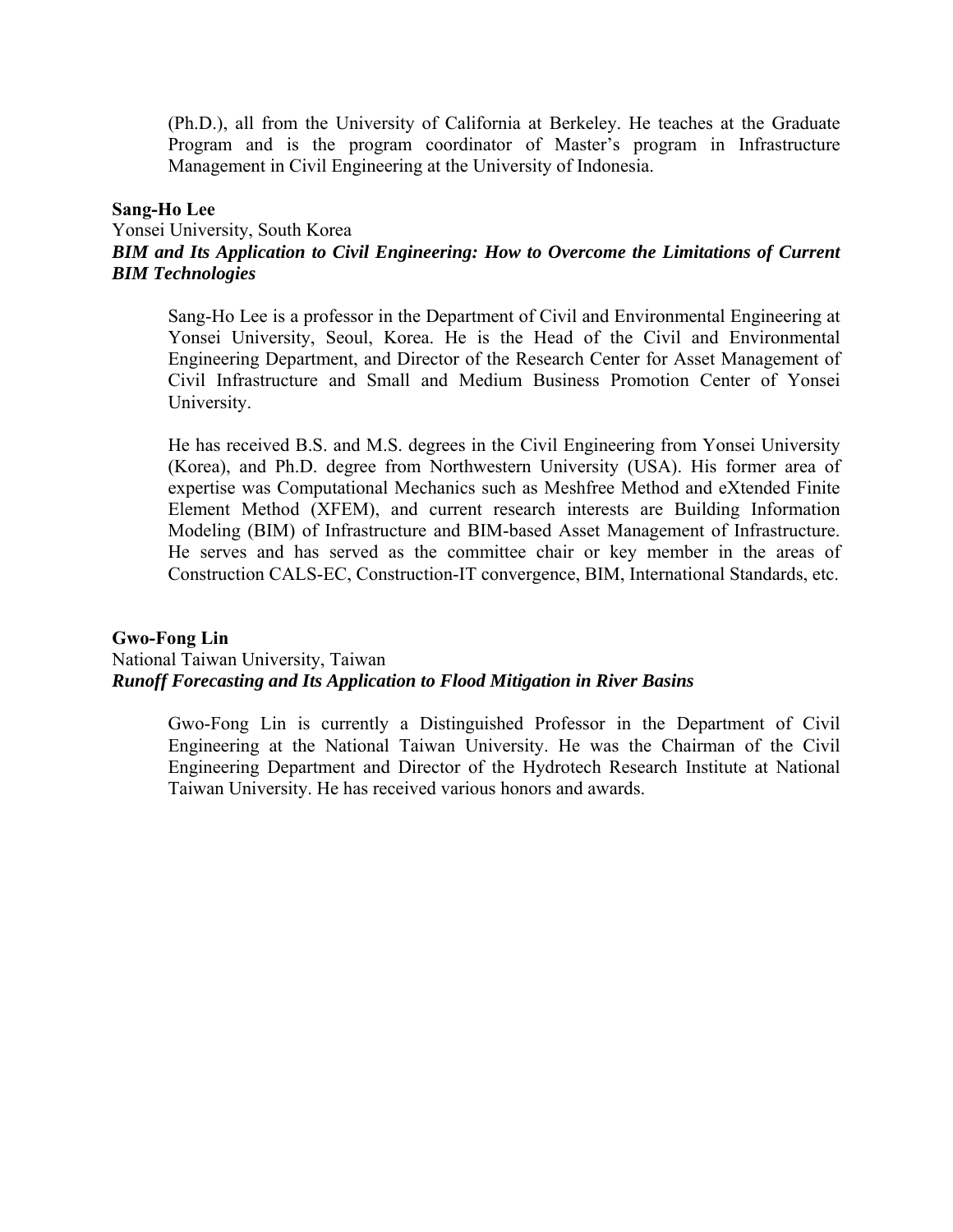# **Presidential Papers**

The following Presidential papers were presented in the relevant session category:

| <b>HAKI</b> | D.<br><b>HOEDAJANTO</b>     | Challenges for Indonesian Civil Engineers due to the<br>Adoption of the New Indonesian Seismic Code |
|-------------|-----------------------------|-----------------------------------------------------------------------------------------------------|
| <b>ASCE</b> | G. E.<br><b>DILORETO</b>    | America's Infrastructure Grade and Our Economic Future                                              |
| ICE         | ER. S. L.<br><b>SWAMY</b>   | Road Safety Initiatives in India                                                                    |
| <b>KSCE</b> | J. S. SIM and<br>J.W. SIM   | Recent Status and R&D Projects on Roads and Bridges in<br>Korea                                     |
| EA          | <b>B. TONKIN</b>            | Australia's Infrastructure Report Cards                                                             |
| <b>JSCE</b> | $K_{-}$<br><b>HASHIMOTO</b> | Infrastructure Maintenance and Renewal for Achieving<br>Sustainable Society                         |
| <b>PICE</b> | R. S. MOMO                  | Infrastructure Development in the Philippines                                                       |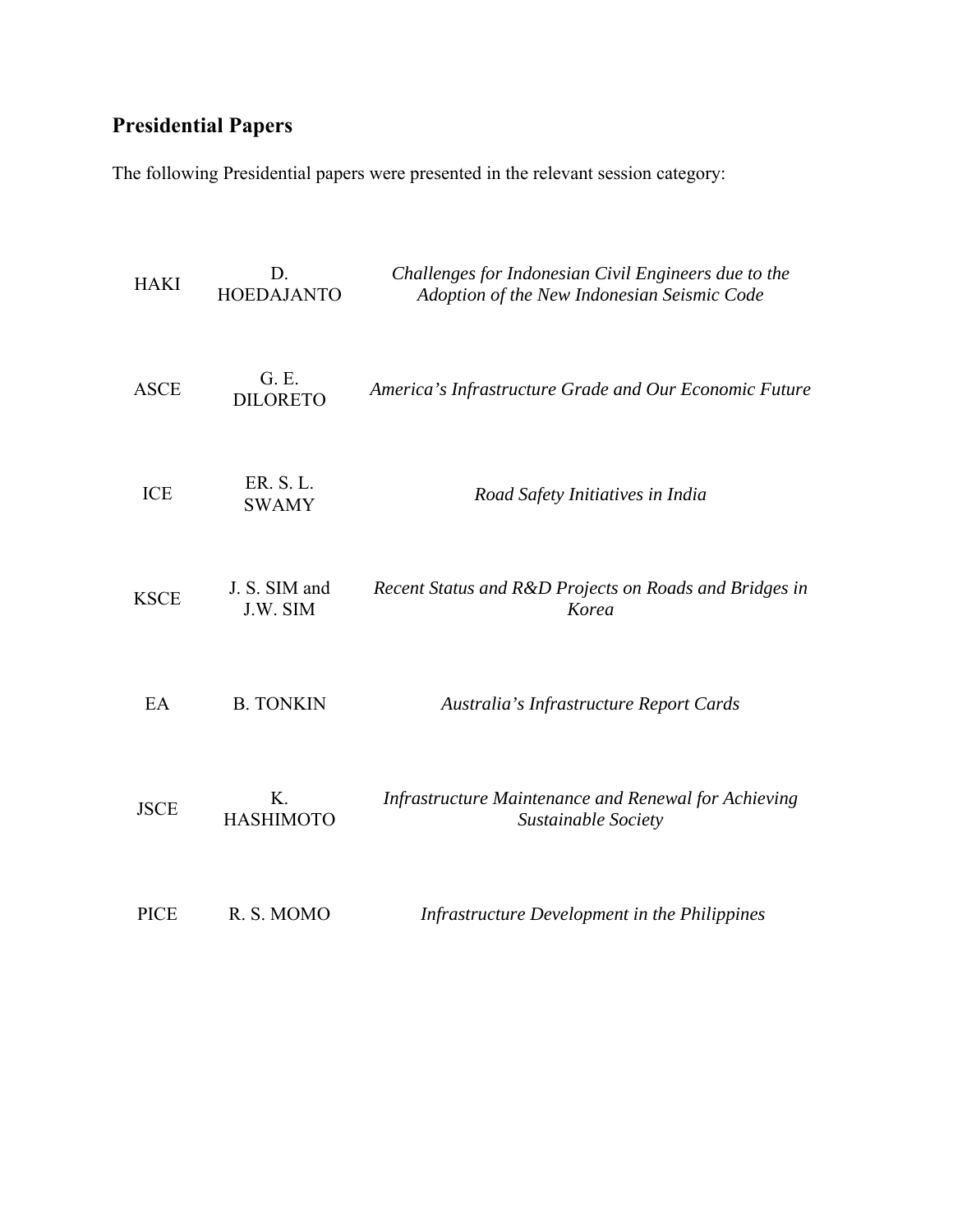# **Technical Presentations**

The technical presentations were conducted for three days, with 233 presentations in oral and poster session. The papers presented by each delegate, according to country, are shown in the table below:

| Country      | <b>Poster</b>  | In<br>Proceeding<br>only | Oral<br>Presentation |
|--------------|----------------|--------------------------|----------------------|
| Australia    |                | 1                        | 5                    |
| China        |                |                          | $\overline{1}$       |
| Egypt        |                |                          |                      |
| England      |                |                          | $\mathbf{1}$         |
| Germany      |                |                          | 1                    |
| Hong Kong    |                |                          | $\mathbf{1}$         |
| India        |                |                          | $\overline{3}$       |
| Indonesia    | $\overline{2}$ | $\overline{2}$           | 70                   |
| Iran         |                |                          | $\mathbf{1}$         |
| Italy        |                |                          |                      |
| Japan        |                |                          | 45                   |
| Jordan       |                |                          |                      |
| Korea        | 16             | 3                        | 21                   |
| Kuwait       |                |                          |                      |
| Lybia        |                |                          |                      |
| Malaysia     |                | $\mathbf{1}$             | 6                    |
| Mongolia     |                | $\mathbf{1}$             |                      |
| Netherlands  |                |                          | $\mathbf{1}$         |
| Phillipine   |                |                          | 10                   |
| Singapore    |                |                          |                      |
| Taiwan       | $\mathbf{1}$   | $\overline{7}$           | 30                   |
| Thailand     |                |                          |                      |
| <b>USA</b>   |                |                          | $\overline{2}$       |
| Portugal     |                |                          | 1                    |
| <b>TOTAL</b> | 19             | 15                       | 199                  |
|              |                | TOTAL                    | $233*$               |

| OTAL | $233*$ |
|------|--------|
|      |        |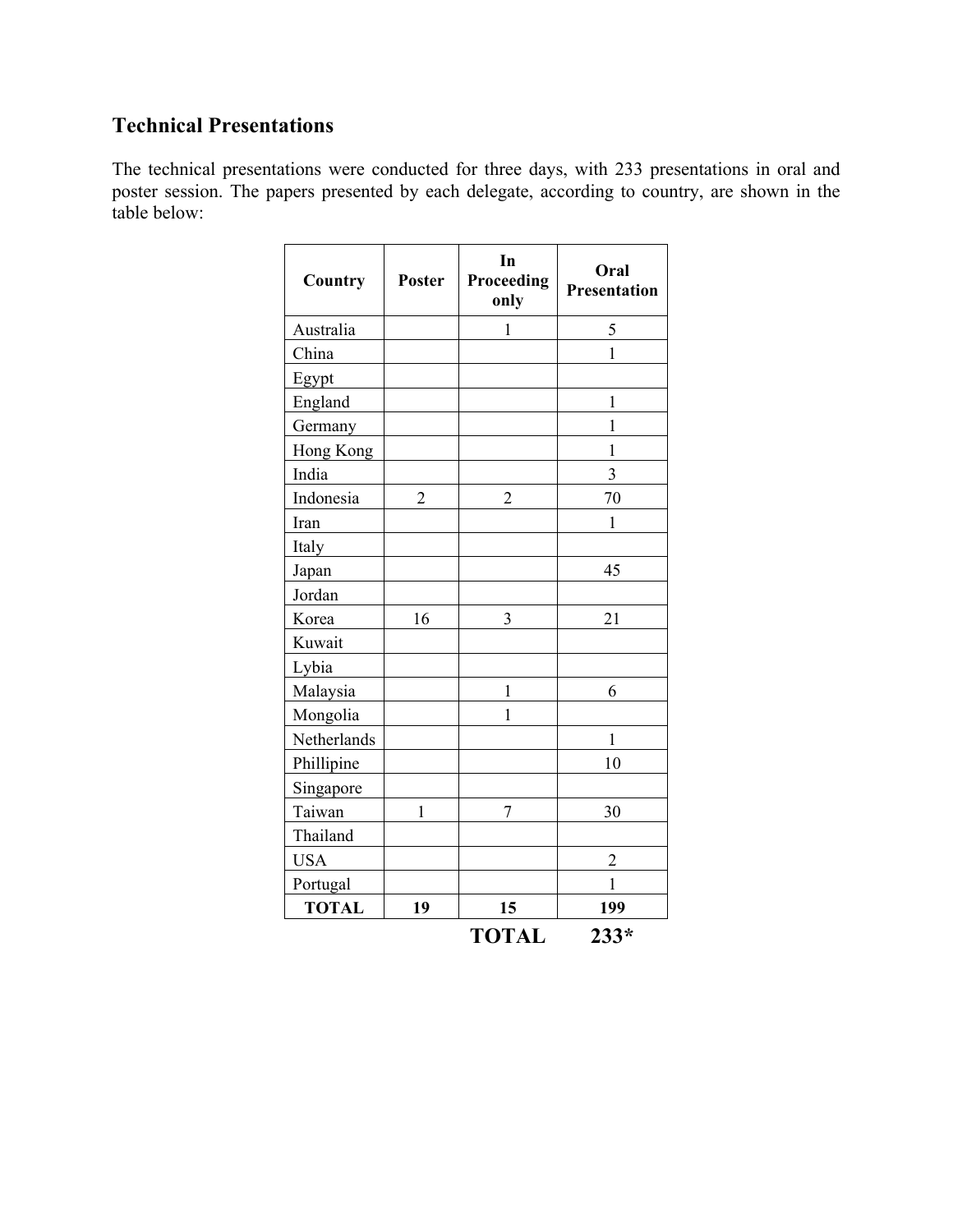## **Tours**

Tours to famous destinations in Jakarta, packaged in nice compact programs, was provided during the Conference. There were 6 tour programs organized by tour company.

# **Exhibitions**

All 38 booths were taken up with 21 sponsors/exhibitors (some sponsors took more than 1 booth) and 9 ACECC member societies.

## **Social Programs**

#### *Welcome Reception*

The Welcome Reception was held on the Tuesday evening (August 20, 2013) at Timor Room, Hotel Borobudur Jakarta.

#### *Gala Dinner and ACECC Awards*

The Gala Dinner was held on the Wednesday night (August 21, 2013) at Singosari Restaurant, Hotel Borobudur. In this program, ACECC Awards were presented. The announcer for the Awards was Dr. Za-Chieh Moh from CICHE. The following awards were presented:

| <b>ACECC Outstanding Civil Engineering Project</b> |       |                                              | Four Rivers Restoration Project (nominated by |                                           |  |  |
|----------------------------------------------------|-------|----------------------------------------------|-----------------------------------------------|-------------------------------------------|--|--|
| Award                                              |       |                                              | KSCE)                                         |                                           |  |  |
| <b>ACECC Outstanding Civil Engineering Project</b> |       |                                              |                                               | Construction of a world-leading,<br>next- |  |  |
| Award                                              |       |                                              |                                               | generation expressway "The Shin-Tomei     |  |  |
|                                                    |       |                                              |                                               | Expressway"                               |  |  |
|                                                    |       |                                              |                                               | (nominated by JSCE)                       |  |  |
|                                                    |       | <b>ACECC Civil Engineering Project Award</b> |                                               | Taipei MRT Nangan eastern Extension       |  |  |
|                                                    |       |                                              |                                               | (nominated by CICHE)                      |  |  |
| <b>ACECC Civil Engineering Project Award</b>       |       |                                              | PICE PGEP Philgreen School Buildings          |                                           |  |  |
|                                                    |       |                                              |                                               | (nominated by PICE)                       |  |  |
| <b>ACECC</b>                                       | Civil | Engineering                                  | Achievement                                   | Hiroshi Okada                             |  |  |
| Award                                              |       |                                              |                                               | (nominated by JSCE)                       |  |  |
| <b>ACECC</b>                                       | Civil | Engineering                                  | Achievement                                   | Chun-Su Chon                              |  |  |
| Award                                              |       |                                              |                                               | (nominated by KSCE)                       |  |  |
| <b>ACECC</b>                                       | Civil | Engineering                                  | Achievement                                   | Wiratman Wangsadinata                     |  |  |
| Award                                              |       |                                              |                                               | (nominated by HAKI)                       |  |  |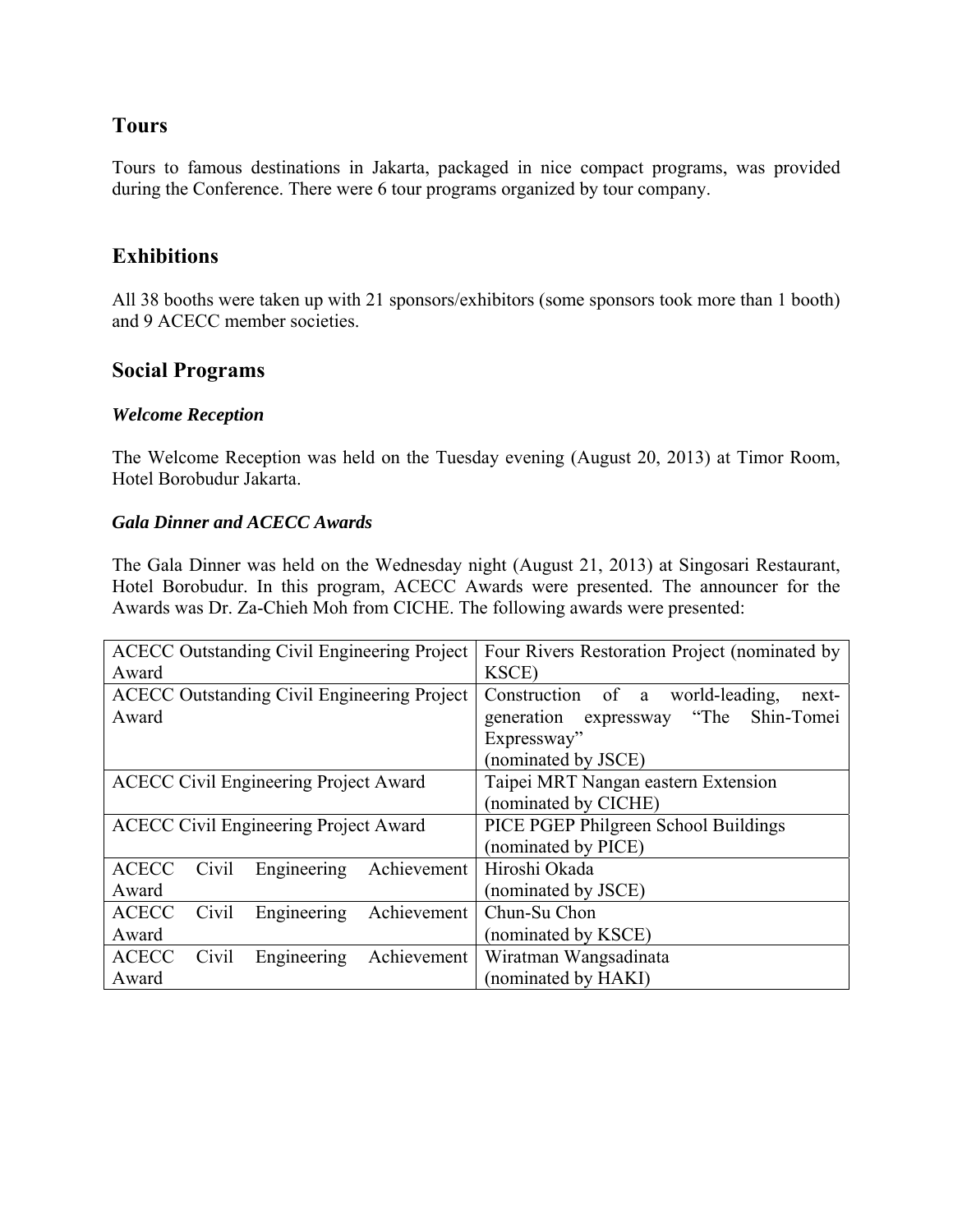# **Financial Report**

A summary of the budget with actual income and expenditure revenues is reported in separate report. The summary can be found in the table below. The surplus from this event is USD 90,238.16.

| <b>FINANCIAL REPORT (CECAR 6)</b>   |                                                       |           |                  |           |                  |
|-------------------------------------|-------------------------------------------------------|-----------|------------------|-----------|------------------|
| <b>INCOME</b>                       |                                                       |           |                  |           |                  |
| <b>No</b>                           | <b>Details</b>                                        |           | Amount (IDR)     |           | Amount (USD)     |
|                                     |                                                       |           |                  |           |                  |
| 1 ACECC                             |                                                       | <b>Rp</b> | 90,245,000 \$    |           | 139,813          |
| 2 Registration Fees                 |                                                       | <b>Rp</b> | 1,120,678,879 \$ |           | 600              |
| 3 Sponsorship                       |                                                       | Rp        | 238,617,500      |           |                  |
| 4 Exhibition                        |                                                       | Rp        | 507,298,800      |           |                  |
| 5 Bank Interest                     |                                                       | <b>Rp</b> | 1,588,444 \$     |           |                  |
| 6 Exchange USD                      |                                                       | Rp        | 134,465,600      |           |                  |
|                                     | <b>Total Rp</b>                                       |           | 2,092,894,223 \$ |           | 140,413.00       |
| <b>EXPENSES</b>                     |                                                       |           |                  |           |                  |
| <b>Pre Conference Activities</b>    |                                                       |           |                  |           |                  |
| <b>No</b>                           | <b>Details</b>                                        |           | Amount (IDR)     |           | Amount (USD)     |
| 1 Catering                          |                                                       | <b>Rp</b> | 14,379,500       |           |                  |
| 2 Conference Equipment              |                                                       | <b>Rp</b> | 285,653,300      |           |                  |
| 3 Transport                         |                                                       | Rp        | 25,880,500       |           |                  |
| 4 Program                           |                                                       | Rp        | 215,619,300      |           |                  |
| 5 Secretariat                       |                                                       | <b>Rp</b> | 110,875,000      |           |                  |
| 6 Staging                           |                                                       | <b>Rp</b> | 58,565,000       |           |                  |
| 7 Administration Bank               |                                                       | Rp        | 5,000            |           |                  |
| 8 Venue                             |                                                       | <b>Rp</b> | 875,537,367      | s         | 45,224           |
| 9 Exchange USD to IDR               |                                                       | Rp        |                  | s         | 13,330           |
|                                     | <b>Total Rp</b>                                       |           | 1,586,514,967    | S         | 58,553.81        |
| <b>EXPENSES</b>                     |                                                       |           |                  |           |                  |
| <b>During Conference Activities</b> |                                                       |           |                  |           |                  |
|                                     |                                                       |           |                  |           |                  |
| <b>No</b>                           | <b>Details</b>                                        |           | Amount (IDR)     |           | Amount (USD)     |
| 1 Keynote Speaker                   |                                                       | <b>Rp</b> | 37,859,250 \$    |           | 4,825            |
| 2 Financial Support Registration    |                                                       | Rp        | 1,000,000 \$     |           | 500              |
| 3 Overpayment Registration          |                                                       | <b>Rp</b> | 16,812,000 \$    |           | 350              |
| 4 Refund Booth Rental Fee           |                                                       | Rp        | 165,000 \$       |           |                  |
| 5 Catering                          |                                                       | <b>Rp</b> | 20,115,100       |           |                  |
| 6 Transport                         |                                                       | <b>Rp</b> | 2,850,500        |           |                  |
| 7 Conferencing Equipment            |                                                       | <b>Rp</b> | 12,236,900       |           |                  |
| 8 Helper                            |                                                       | Rp        | 200,000          |           |                  |
| 9 Program                           |                                                       | Rp        | 312,000          |           |                  |
|                                     | <b>Total Rp</b>                                       |           | 91,550,750 \$    |           | 5,675.00         |
| <b>EXPENSES</b>                     |                                                       |           |                  |           |                  |
| <b>Post Conference Activities</b>   |                                                       |           |                  |           |                  |
| <b>No</b>                           | <b>Details</b>                                        |           | Amount (IDR)     |           | Amount (USD)     |
| 1 Transport                         |                                                       | <b>Rp</b> | 6,660,100        |           |                  |
| 2 Program                           |                                                       | <b>Rp</b> | 28,835,000       |           |                  |
| 3 Conferencing Equipment            |                                                       | Rp        | 2,010,000        |           |                  |
| 4 Supporting Staffs and Secretariat |                                                       | <b>Rp</b> | 97,265,000       |           |                  |
| 5 Catering                          |                                                       | <b>Rp</b> | 3,679,900        |           |                  |
| 6 Venue                             |                                                       | <b>Rp</b> | 102,812,019      |           |                  |
|                                     | <b>Total Rp</b>                                       |           | 241,262,019      | <b>Rp</b> |                  |
|                                     | Expenses Pre + During + Post Conference Activities Rp |           | 1,919,327,736    | \$        | 64,228.81        |
|                                     | Balance at 1 November 2013 Rp                         |           | 173,566,487      | S         | 76,184.19        |
|                                     |                                                       |           |                  |           |                  |
| <b>Balance in USD</b>               |                                                       |           |                  | Ş         | 90,238.16        |
| HAKI (60%)<br><b>ACECC (40%)</b>    |                                                       |           |                  | Ş<br>\$   | 54,143<br>36,095 |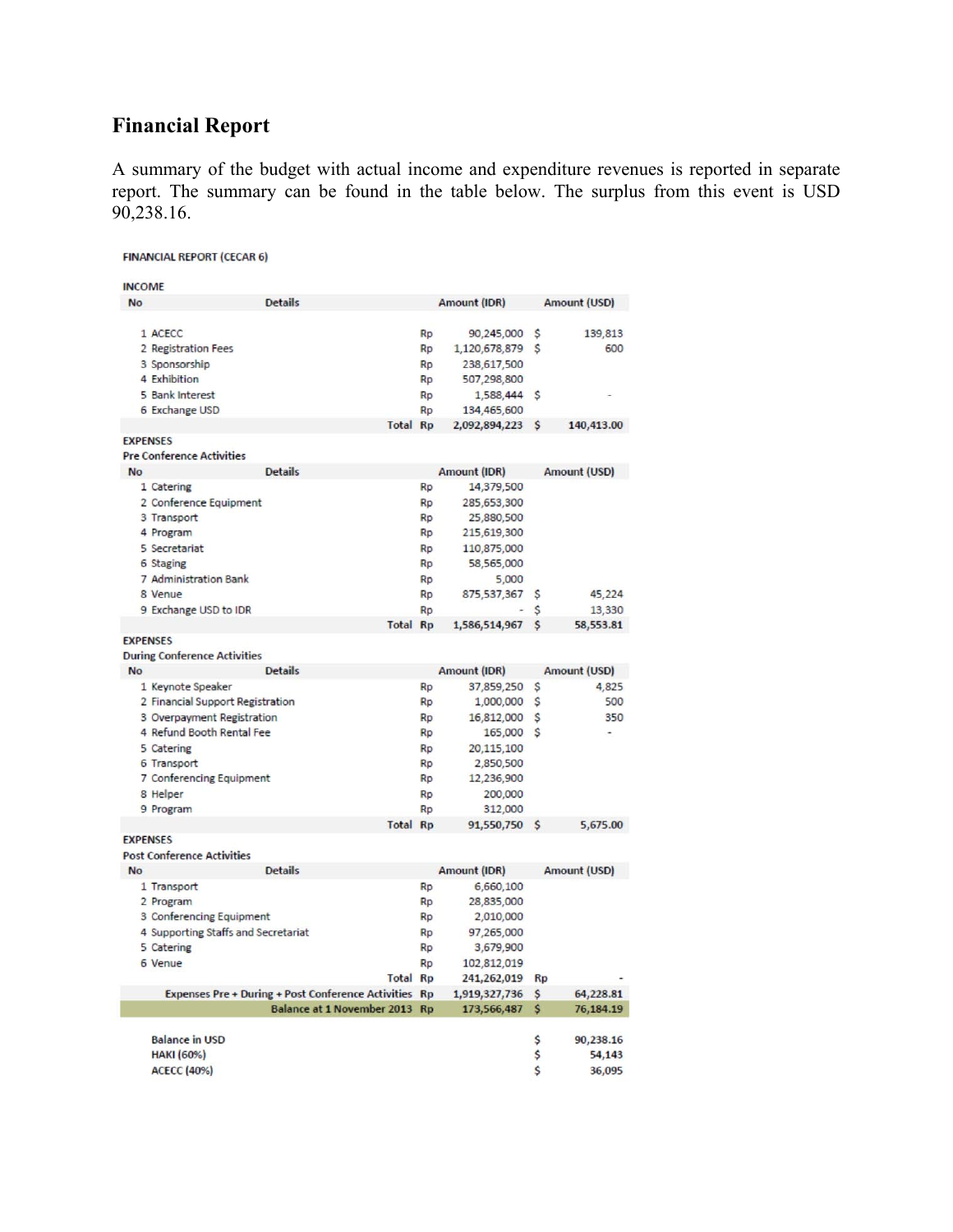The following table summarizes the actual ACECC corporate contributions towards the CECAR 6 conference:

| No. | <b>Date</b> | <b>Details</b>                          | <b>Amount (US\$)</b> |
|-----|-------------|-----------------------------------------|----------------------|
|     |             |                                         |                      |
| 1   | 04/01/2013  | <b>Corporate Contribution from HAKI</b> | 7,000.00             |
|     |             |                                         |                      |
| 2   | 04/30/2013  | Corporate Contribution from ASCE        | 27,960.00            |
|     |             |                                         |                      |
| 3   | 05/01/2013  | Corporate Contribution from ICE (I)     | 6,980.00             |
|     |             |                                         |                      |
| 4   | 05/06/2013  | Corporate Contribution from EA          | 20,955.00            |
|     |             |                                         |                      |
| 5   | 05/15/2013  | Corporate Contribution from PICE        | 6,965.00             |
|     |             |                                         |                      |
| 6   | 05/24/2013  | Corporate Contribution from KSCE        | 20,983.00            |
|     |             |                                         |                      |
| 7   | 05/30/2013  | Corporate Contribution from JSCE        | 28,000.00            |
|     |             |                                         |                      |
| 8   | 06/03/2013  | Corporate Contribution from CICHE       | 20,970.00            |
|     |             |                                         |                      |
|     |             | <b>Total</b>                            | 139,813.00           |

With these ACECC contributions, the organizing committee was able to give complimentary registrations, subsidies, reduced registration fee to many students and local/international participants etc. The following table summarizes the number of participants with reduced registration fee or with complimentary registration:

|                |                              | Amount |                               |
|----------------|------------------------------|--------|-------------------------------|
| No.            | <b>Type</b>                  | (USD)  | <b>Number of Participants</b> |
|                | Partial Subsidy for          |        |                               |
| 1              | <b>International Student</b> | 100.00 |                               |
|                | <b>Registration Fee</b>      |        |                               |
|                | Partial Subsidy for          |        |                               |
| $\overline{2}$ | Regular International        | 250.00 | 9                             |
|                | Participants                 |        |                               |
|                | Complimentary                |        |                               |
|                | Registration Fee for         |        |                               |
| 3              | <b>ACECC Member</b>          | 450.00 | 60                            |
|                | Societies                    |        |                               |
|                | Complimentary                |        |                               |
|                | Registration Fee for         |        |                               |
| 4              | Observer and New             | 450.00 | 5                             |
|                | Members                      |        |                               |
|                | Complimentary                |        |                               |
|                | Registration Fee for         |        |                               |
| 5              | Keynote and Invited          | 450.00 | 10                            |
|                | Speakers                     |        |                               |